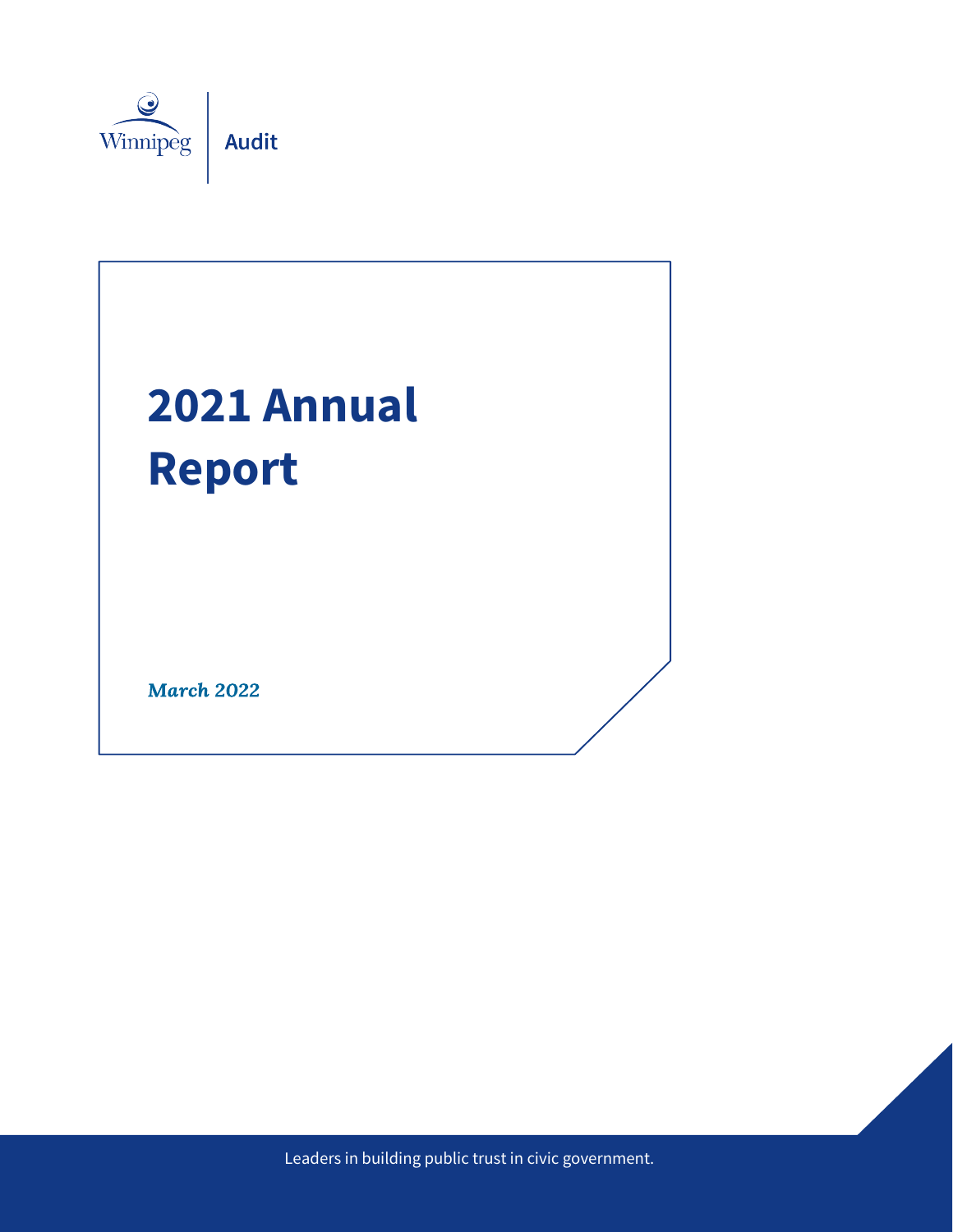# **2021 Highlights:**

| Select Key Performance Indicators |                    |          |  |
|-----------------------------------|--------------------|----------|--|
|                                   | Target             | Actual   |  |
| % direct hours dedicated to:      |                    |          |  |
| Assurance Services                | $\geq 75\%$        | 39%      |  |
| <b>Advisory Services</b>          | $\leq 10\%$        | 11%      |  |
| <b>Investigation Services</b>     | $\leq 15\%$        | 51%      |  |
| Audit recommendations accepted    | 92%                | 100%     |  |
| Audit recommendations implemented | 70%                | 65%      |  |
| % completion of Audit Plan        | 100%               | 90%      |  |
| <b>Client Satisfaction</b>        | 4/5                | 4.2/5    |  |
| Cost per billable hour            | \$247 <sup>1</sup> | \$126.93 |  |

#### Completed Projects

- Automatic Vehicle Locator Investigation
- Board of Revision Audit
- Business Improvement Zone Governance Review
- Due Diligence Collective Bargaining Agreement Audit
- Implementation of Audit Recommendation Reports
	- o New Fire Paramedic Stations Construction **Project**
	- o Quarterly Report Summary
	- o WPS Headquarters Construction Project
- Independent Fairness Commissioner Compliance Audits
- Municipal Cemeteries Investigation

#### **In-Progress Projects**

 $\overline{a}$ 

- Fleet Management Audit
- Investigations arising from reports submitted to the Fraud and Waste Hotline
- Stores Performance Audit
- Tree Pruning Procurement Practice Investigation (Council directed – April 29,2021) Reports and additional highlights can be viewed at: [winnipeg.ca/audit](https://winnipeg.ca/audit/default.stm)

#### Fraud & Waste Hotline Activity





Closed Investigations = 49



<span id="page-1-0"></span> $1$  Based on a review of local professional services firms in 2020, a fully blended (senior manager to junior) equivalent rate is calculated to be \$247.00 per hour.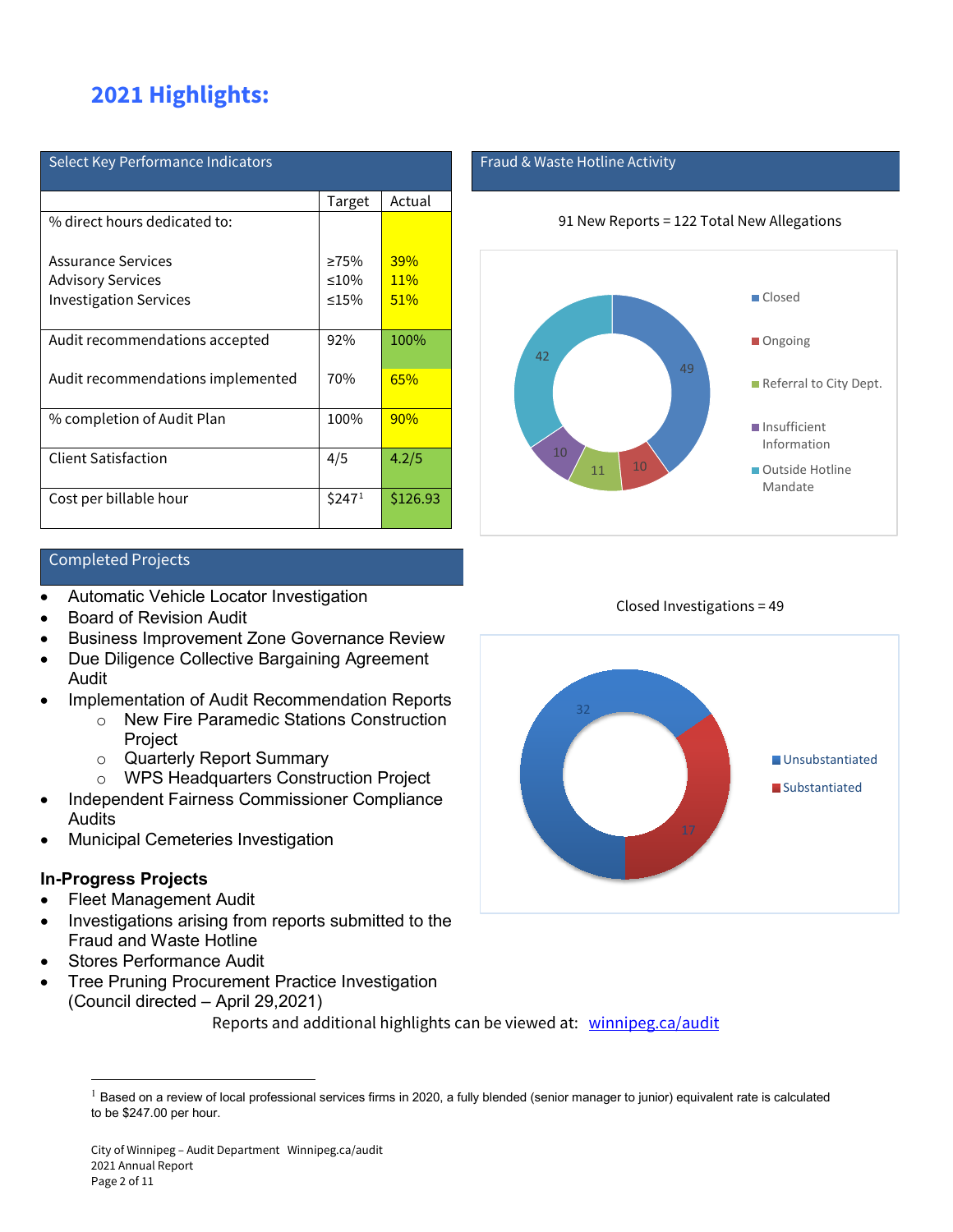# **Projects Completed in 2021**

## **Automatic Vehicle Locator (AVL) Investigation:**

A summary of the key observations includes:

- ♦ There has been minimal progress towards the overall AVL program goals of reduced idle time and increased efficiency of vehicle and resource deployment. The City's return of investment made in the program had not yet been realized at the time of this investigation.
- ♦ The current AVL system was intended to be a standard, citywide application; however, the system that was implemented did not have the functionality to meet the needs of all departments expected to use it. As a result, the City was not able to use the AVL tool to obtain planned benefits, including increased service optimization and decreased expenditures. The current AVL system may be customizable to meet specific needs of various departments, but that had not yet been determined at the time of this investigation.
- ♦ The AVL program was implemented without a corporate program 'owner' with authority to provide oversight of AVL use in departments and ensure accountability for outcomes. This contributed to inconsistent use among departments and missed opportunities to achieve expected benefits. WFMA has maintained the citywide AVL program without delegated authority to manage how and when AVL devices are used, and without the benefit of supplemental resources to support their AVL-related activities.
- ♦ The City lacked an AVL policy to define roles and responsibilities and set minimum standards for AVL use and day-to-day monitoring. This contributed to a lack of clarity among AVL users, inconsistent monitoring of vehicle activities, and ineffective AVL settings.

The full report is available at:<https://winnipeg.ca/audit/reports.stm#tab-AuditReports>

#### **Board of Revision Audit:**

A summary of the key observations includes:

- ♦ The Board of Revision has a formal decision-making process in-place but we cannot confirm the fairness or objectivity of the Board's evaluation of evidence in the assessment appeal process.
- ♦ The Board of Revision's decision in the Board Order contains insufficient detail to understand the reason for the Board's decision. This coupled with insufficient documentation in the appeal files prevents us from confirming what information the board members considered in making their decision.
- ♦ The Board of Revision Practices and Procedures Manual establishes key roles, responsibilities, and performance management functions of the Board of Revision and City Clerk's. However, we identified a lack of oversight has resulted in the Chair of the Board not being held accountable for the performance of some of their key assigned responsibilities. This includes evaluating the performance of the Board and reporting to Council through an annual report.
- ♦ Limited information is available on the Board of Revision website to inform residents on the assessment appeal process including how to prepare for a hearing. In addition the option of contacting an assessor first to discuss and possibly to adjust the assessed value to a mutually agreed amount, is not clearly communicated.
- ♦ The Board of Revision does not require Board applicants possess specific skills to sit on the Board, which is not consistent with other jurisdictions surveyed. Council has not approved an increase to Board member remuneration in over 20 years and the current rate of remuneration does not align with the skill set required and their respective duties and is not consistent with other jurisdictions.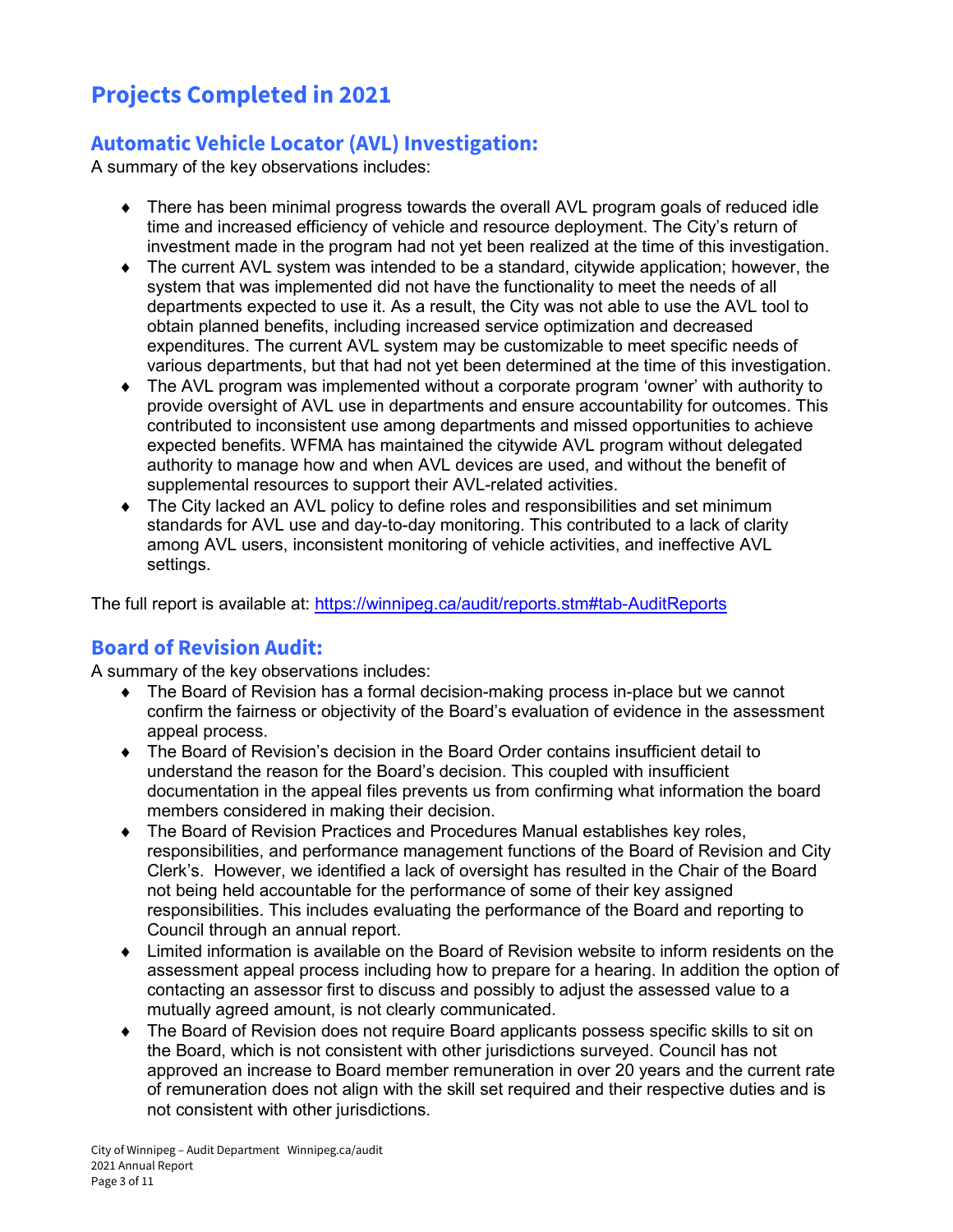The full report is available at:<https://winnipeg.ca/audit/reports.stm#tab-AuditReports>

#### **Business Improvement Zone Governance Review:**

A summary of the key observations includes:

The Winnipeg BIZ model has similarities to the BIZ models in other Canadian municipalities, including:

- $\bullet$  Provincial legislation delegates authority to a municipality to establish a zone, by by-law;
- ♦ Business owners have organized and petitioned a municipality to establish a zone, once conditions in a by-law have been met;
- ♦ A board of directors, composed of area business representatives, is established to govern the organization;
- ♦ BIZ in each municipality have similar objectives to enhance city services by promoting neighbourhood appeal, safety, and economic activity;
- ♦ Each BIZ operates as a non-profit organization, and must have an annual budget approved by BIZ members and by a city council.

We observed different BIZ model characteristics across municipalities. The most noteworthy of these include:

- $\bullet$  The process and basic requirements to start a BIZ is similar, but Winnipeg requires a higher threshold of business community support than Calgary and Edmonton;
- $\bullet$  The BIZ levy rate is determined on the basis of a business assessment in Winnipeg. Calgary and Edmonton, but is determined via a property assessment in Regina and Toronto;
- $\bullet$  The support and guidance material accessible for BIZ is minimal compared to Calgary, Edmonton, and Toronto. In these cities, we found examples of policy templates, board member orientations and defined roles and responsibilities that were publicly accessible for BIZs.

The full report is available at:<https://winnipeg.ca/audit/reports.stm#tab-AuditReports>

## **Due Diligence Reviews - Collective Bargaining Agreements:**

A Council directive requires that prior to ratification of an agreement; the City Auditor and the external auditor review the full and long-term costs of collective bargaining agreements reported by the Public Service. Our role is to review that the forecasted net incremental costs or savings to the City have been appropriately identified, calculated and summarized in a report, and that all significant assumptions relating thereto have been disclosed. We completed one collective bargaining agreement review in 2021.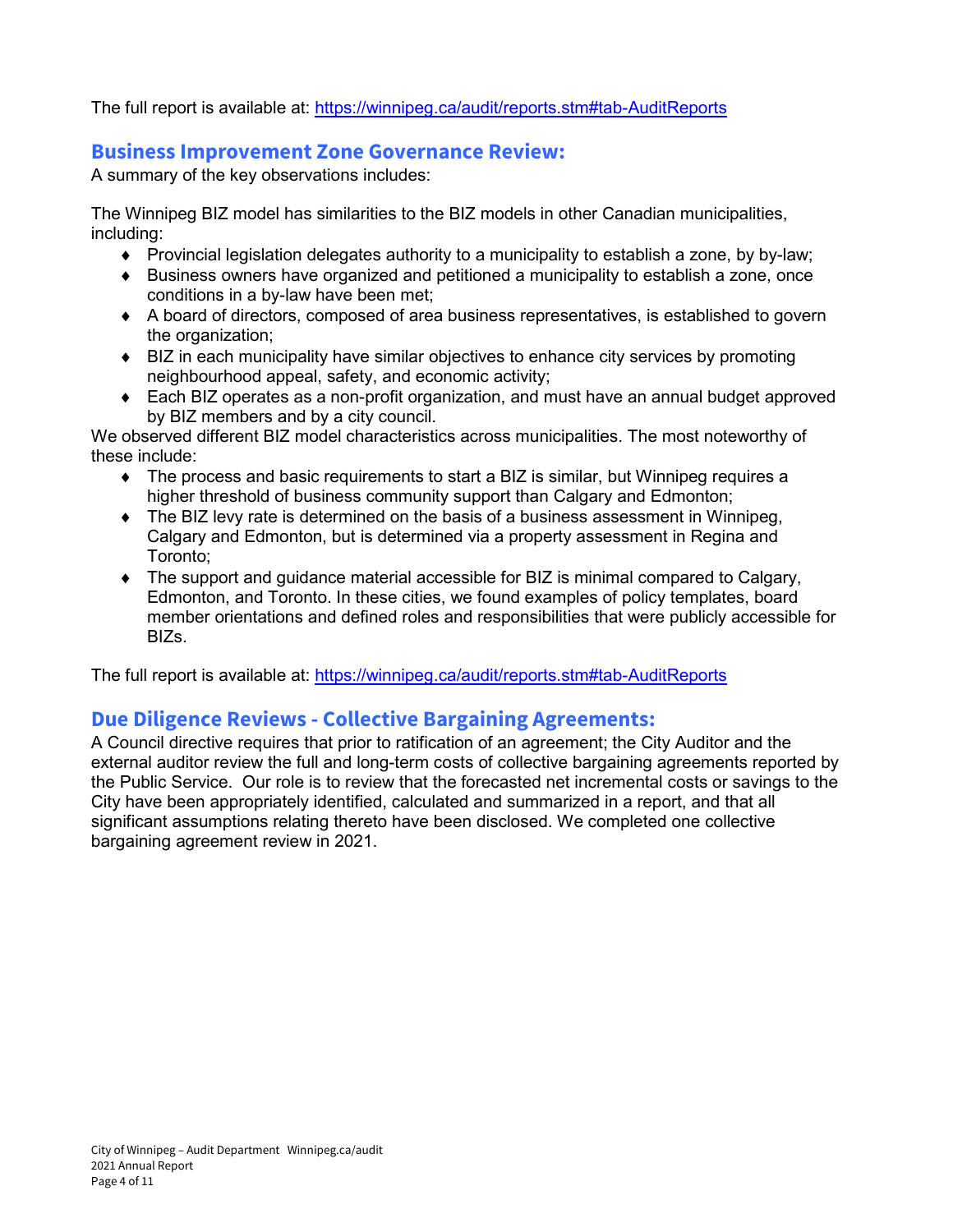#### **Implementation of Audit Recommendations Reports:**

Once an Audit is complete, the Audit Department provides a list of the audit recommendations to the Public Service Director of the department that was audited. The Public Service prepares an action plan and target for completion date, which is included in the final report. The implementation of the audit recommendations is the responsibility of the Public Service.

The Audit department monitors and reports on the status of the implementation of audit recommendations on a quarterly basis. After presentation to the Audit Committee these are posted at: [Implementation of Audit Recommendation Reports](https://winnipeg.ca/audit/reports.stm#tab-QuarterlyReports)

The Public Service provides an update for all recommendations. For recommendations in progress this includes a target completion date. Documentation supporting implementation and progress is reviewed by the Audit Department for confirmation. If the Public Service indicates that a recommendation will not be implemented, residual risk is identified and discussed with the Department and reported to Audit Committee.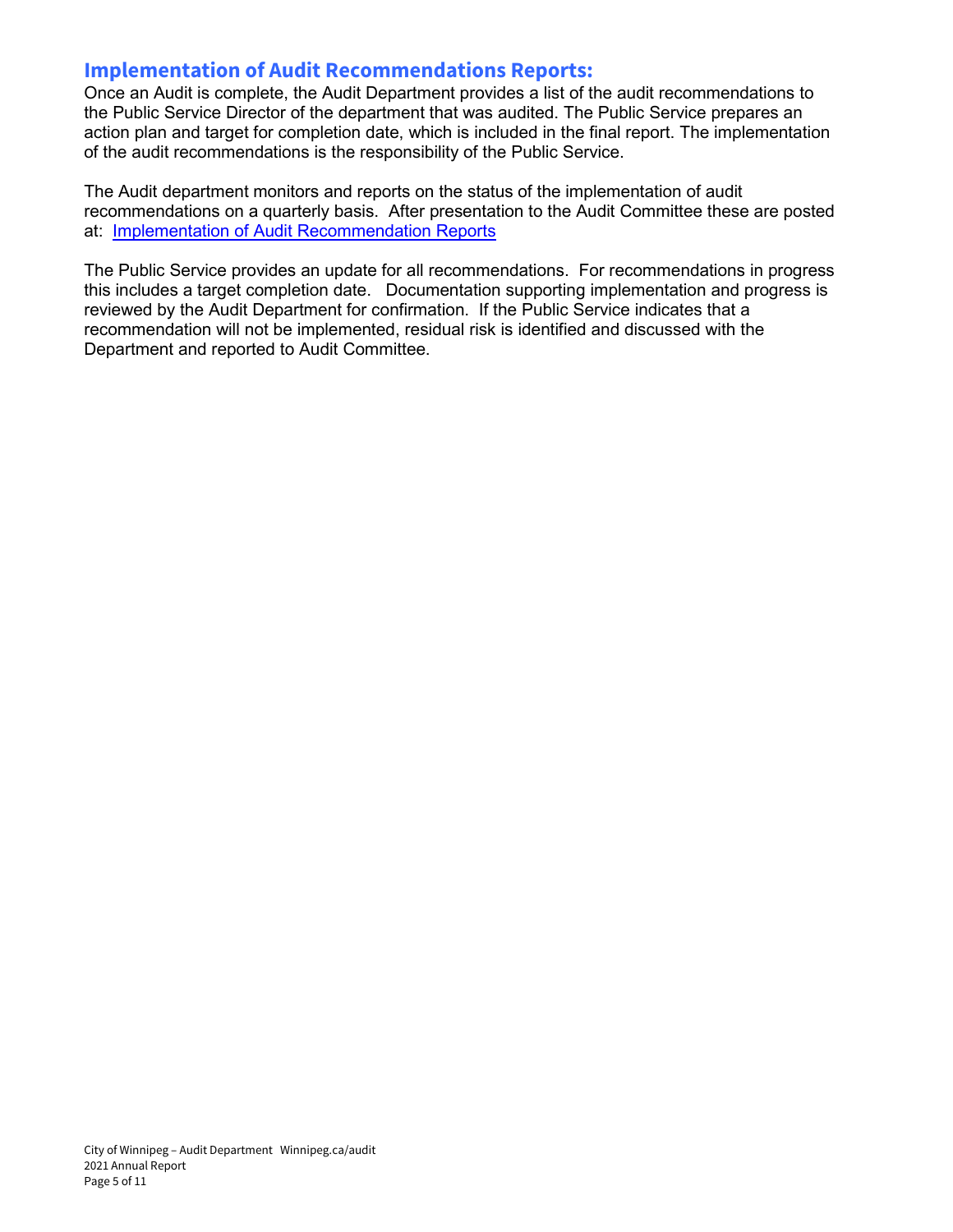## **Implementation of Audit Recommendations Summary as at December 31, 2021**

|                                                                                          | <b>Number of Recommendations</b> |                    |                              |                                 |
|------------------------------------------------------------------------------------------|----------------------------------|--------------------|------------------------------|---------------------------------|
| <b>Audit Report</b>                                                                      | <b>Total</b>                     | <b>Implemented</b> | <u>In</u><br><b>Progress</b> | Not to be<br><b>Implemented</b> |
| Automatic Vehicle Locator Investigation-June 2021                                        | 6                                | 1                  | 5                            |                                 |
| <b>Board Of Revision Audit - June 2021</b>                                               | 18                               | 1                  | 17                           |                                 |
| <b>Business Improvement Zone Governance Review 2021</b>                                  | 1                                |                    | 1                            |                                 |
| <b>By-Law Amalgamation Audit, 2018</b>                                                   | 11                               |                    | 11                           |                                 |
| <b>Contract Vendor Management Audit 2020</b>                                             | 9                                | 1                  | 8                            |                                 |
| Municipal Cemeteries Investigation June 2021                                             | 7                                | 6                  | 1                            |                                 |
| William R. Clement Parkway/Sterling Lyon Parkway<br><b>Extension Project Audit, 2018</b> | 15                               | 10                 | 5                            |                                 |
| <b>Total Recommendations in open reports</b>                                             | 67                               | 19                 | 48                           |                                 |

| <b>Audit Reports closed in 2021</b>                                                           |     |    |   |    |
|-----------------------------------------------------------------------------------------------|-----|----|---|----|
| <b>Continuous Monitoring-Advisory Report April 2020</b>                                       | 1   | 1  |   |    |
| <b>Independent Fairness Commissioner-Summary Report</b><br>Recommendations-July 2019          | 22  | 18 |   | 4  |
| <b>Safety Review of the City of Winnipeg Outdoor Aquatic</b><br><b>Facilities Audit, 2018</b> | 36  | 30 |   | 6  |
| New Fire Paramedic Stations Construction Project, 2013                                        | 14  | 13 |   |    |
| <b>Winnipeg Police Service Headquarters Construction</b><br>Project, 2014                     | 19  | 19 |   |    |
| Non-Monetary Real Estate Grants Audit, 2013                                                   | 12  | 12 |   |    |
| Total audit recommendations in reports that were<br>closed in 2021                            | 104 | 93 | 0 | 11 |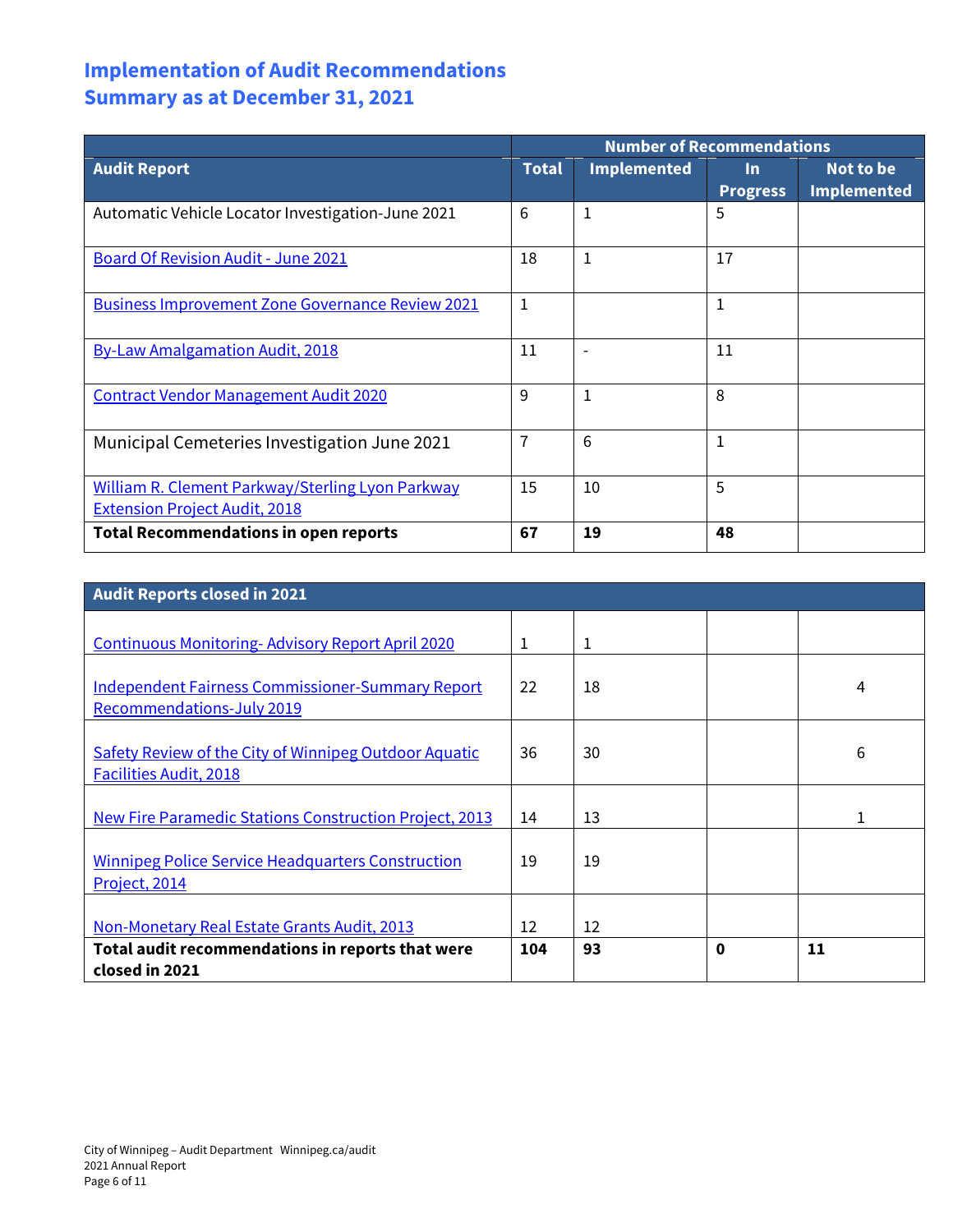## **Independent Fairness Commissioner (IFC) Compliance Audits:**

On July 9, 2014 a Council motion created the Independent Fairness Commissioner (IFC) role, the mandate was to review and provide assurance on real estate transactions before they are presented to Standing Policy Committee/Council. In May 2020 Council adopted an updated mandate which limited the review to sales, acquisition, land exchanges and leases.

The IFC audits real estate transactions for compliance to applicable policies and procedures. Real Estate Transactions requiring Committee of Council approval are audited by the IFC and the reports are submitted to the Standing Policy Committee on Property and Development, Heritage, and Downtown Development. The IFC completed 20 real estate transaction audits in 2021.

## **Municipal Cemeteries Investigation:**

A summary of the key observations includes:

- ♦ There is limited oversight for the interment processes completed by the Customer Service Advisors and the Branch's Operations Manual needs to be updated.
- ♦ Annual performance reviews have not been completed in the last four years and job descriptions should be updated as required.
- ♦ Safety concerns were not communicated to the direct supervisor in accordance with City procedures and practices (i.e. written form).
- ♦ The cemeteries information system is adequate; however, the system's capabilities are not being fully utilized and has resulted in the majority of business processes being performed manually. This is due to the significant amount of data entry required for the Brookside Cemetery with limited resources and is expected to take 10 years or more.

The full report is available at:<https://winnipeg.ca/audit/reports.stm#tab-AuditReports>

## **Engagements in Progress**

#### **Fleet Management Agency:**

The Audit Plan 2021 received as information by Council on November 26,2020 included this performance audit to evaluate the size, economic value, utilization, and care/maintenance of the City's light fleet assets. This project supports the City's Green Fleet Plan which is to reduce the environmental impact of the City's vehicle and equipment fleet by reducing fuel consumption, emissions and overall fleet costs through right-sizing the fleet. The project is in progress and is

The engagement was in progress at the end of 2021. We expect to report on the results in 2022.

#### **Investigations arising from reports submitted to the Fraud and Waste Hotline:**

The Audit Plan 2021 received as information by Council on November 26, 2020 included: Investigations conducted over the past couple of years have identified specific areas of concern that merit broader investigation. These investigations will provide assurance by evaluating key controls and internal processes. The Audit Department has identified four organizational units and two process-oriented systems that we intend to perform investigations. Reports on these special investigations will be brought forward to Audit Committee as deemed appropriate based on the findings.

Two investigations were completed in 2021, three investigations are in progress at the end of 2021. We expect to report on the results in 2022.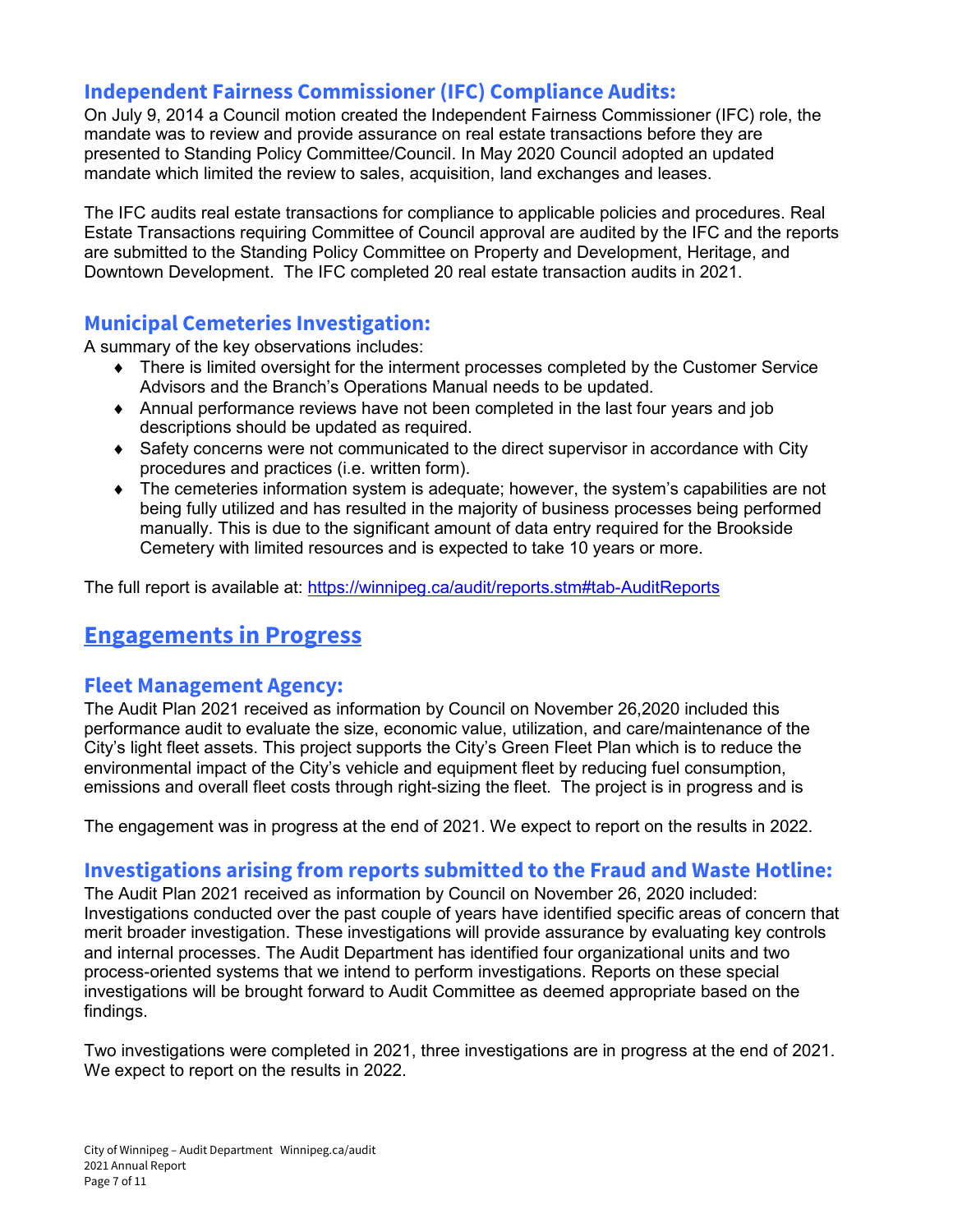#### **Stores Performance Audit:**

An investigation was initiated to assess the current Stores operations in each department and compare with the leading practices and good standard operating practices and procedures. The project was revised to a performance audit as this will be a more effective approach to initiate change. The focus of the review is on inventory management and purchasing policies, processes, and controls. This will include an assessment of the sufficiency of the current state operations considering talent/staffing levels, inventory management practices, utilization of facilities, capacity and hours of operation compared to leading practices.

The engagement was in progress at the end of 2021. We expect to report on the results in 2022.

#### **Tree Pruning Procurement Practice Investigation**

On April 29,2021 Council directed that in order to reassure the local business community that the City's procurement process is fair and unbiased, that the City Auditor as part of the 2022 Annual Audit Plan be directed to review all contracts awarded to tree pruning service providers from October 2019 thru December 2021, to ensure the contracts were awarded in accordance with city regulations, and report back to Council with the results.

The engagement was in progress at the end of 2021. We expect to report on the results in 2022.

## **Investigation Services:**

The Audit Department provides investigation services based on information identified in reports submitted through the [Fraud and Waste Hotline](https://winnipeg.ca/audit/hotline.stm) , audit projects, Council, Public Service or resident's request. The Public Service is required to report fraud, theft, misappropriation or related irregularities in accordance with an Administrative Standard.

The Fraud and Waste Hotline is a confidential and anonymous service accessible to everyone to make reports 24/7/365. We review every report that is received and will investigate when appropriate supporting information is provided.

While maintaining an independent and objective perspective, we conduct our services using a cooperative approach. The work performed for investigations conforms to Audit Department standards for independence, objectivity and quality. We consult with and work closely with the Public Service who are responsible for taking appropriate action to resolve concerns identified during an investigation.

Through the Fraud and Waste Hotline investigations conducted in 2021, the following actions were taken:

- ♦ An employee resigned in advance of employment termination
- The Public Service is meeting with the Contractor to review contractual obligations
- ♦ The Winnipeg Parking Authority (WPA) will implement revisions to enforcement at city parking lots where there is visitor and paid employee parking. This will include 24/7 enforcement at varying times, improvements to the visitor sign in logs including review and retention. The WPA will work with the Department to ensure employees are aware that employee parking is not permitted in spaces allocated for visitor parking.
- ♦ An employee was required to attend to a medical review for their long-term disability claim and the employee was required to return to work.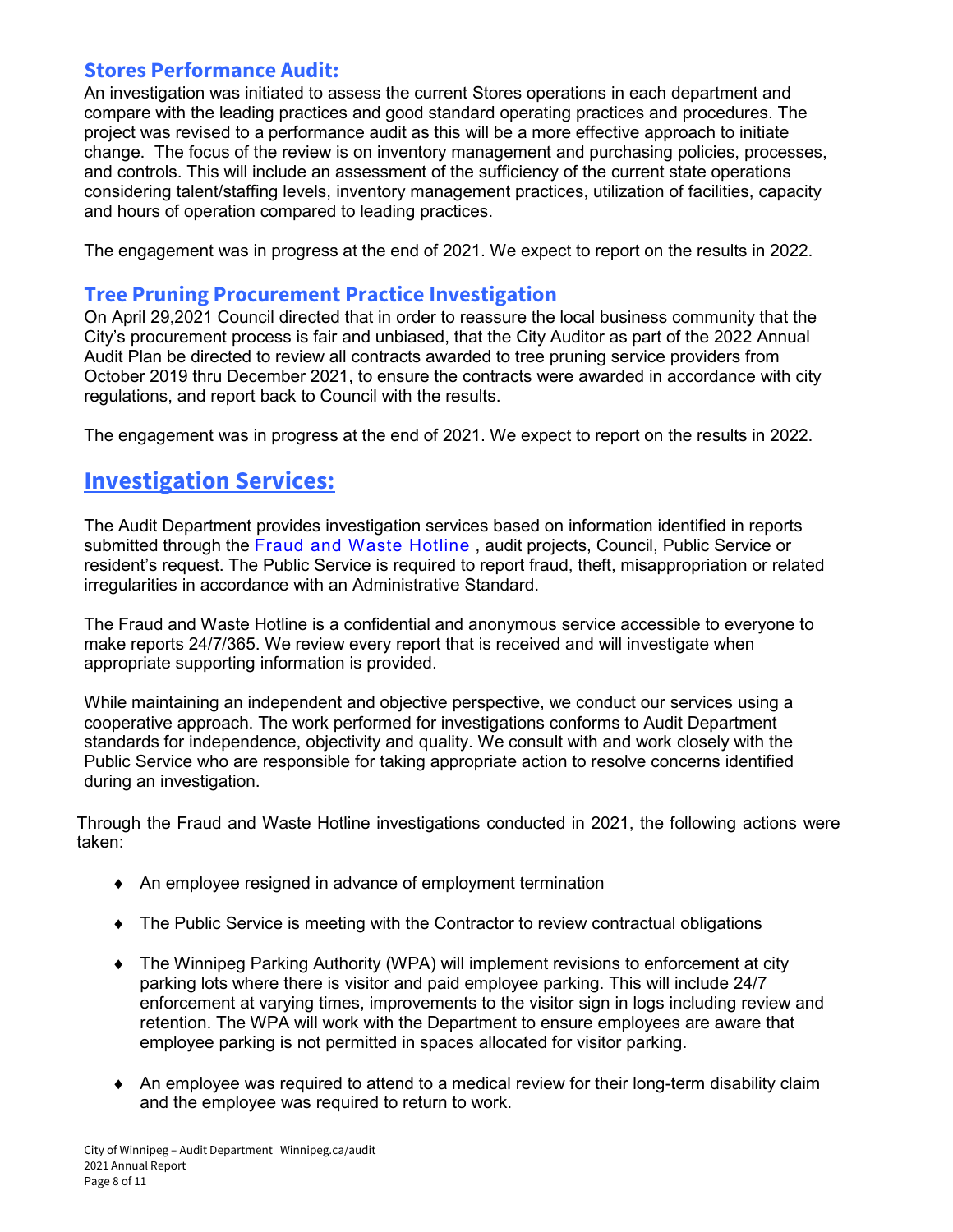- ♦ Two potential risks were identified, which are being considered as a future audit projects
- ♦ Three recommendations to update or clarify departmental procedures or Administrative Standards are underway
- ♦ Two reports were referred to the Winnipeg Police Service for investigation
- ♦ Employees were reminded of the requirement to make an appointment to attend to the office to reduce the number of employees in the office; employees in non-compliance with mask mandate were issued Unsafe Acts notices
- ♦ Individual employee performance management actions included:
	- $\circ$  an employee was reminded of the need to complete a conflict of interest form, instructed to complete Ethical Conduct online learning module and reminded to ensure they are not conducting any business related to their personal business during the work day.
	- $\circ$  an employee was reminded of workplace expectations in relation to City Administrative Standards and policies related to the misconduct. The employee was provided direction and expectations by management. Employee avoided parking fees (not quantified).
	- $\circ$  an employee was directed not to conduct personal business in the workplace at any time, this includes posting on social media. The employee was required to complete a conflict of interest declaration form and complete the Ethical Conduct – Online Training.
	- $\circ$  two employees were required to complete a conflict of interest form, complete Ethical Conduct online learning module and reminded not to conduct personal business during the work day.
	- $\circ$  Two employees were provided written documentation about workplace expectations in relation to City Administrative Standards and policies as well they were reminded verbally to be mindful of the public perception.
	- $\circ$  an employee was reminded of workplace expectations in relation to City Administrative Standards and policies in writing, the employee was reminded verbally to be mindful of public perception.
	- $\circ$  An employee was reminded about workplace expectations in relation to City Administrative Standards and policies and to be mindful of the public perception.
	- $\circ$  An employee was provided a copy of the Code of Conduct and reminded of the importance of public perception and to keep that in mind while performing their duties and during their break times
	- ♦ In five substantiated reports, the employee's actions were not in violation of the code of conduct, there was no fraud or wrongdoing by City employees. An example would be a resident reporting some City staff activity which we could confirm occurred but that activity is in compliance with City guidance.

No Action / Insufficient Information to Proceed

♦ There was insufficient evidence to proceed with investigating the allegations for a variety of reasons including reports in which the Vehicle number or license plate were not provided so the city vehicle could not be identified and instances where the Hotline reporter did not respond to request for additional information.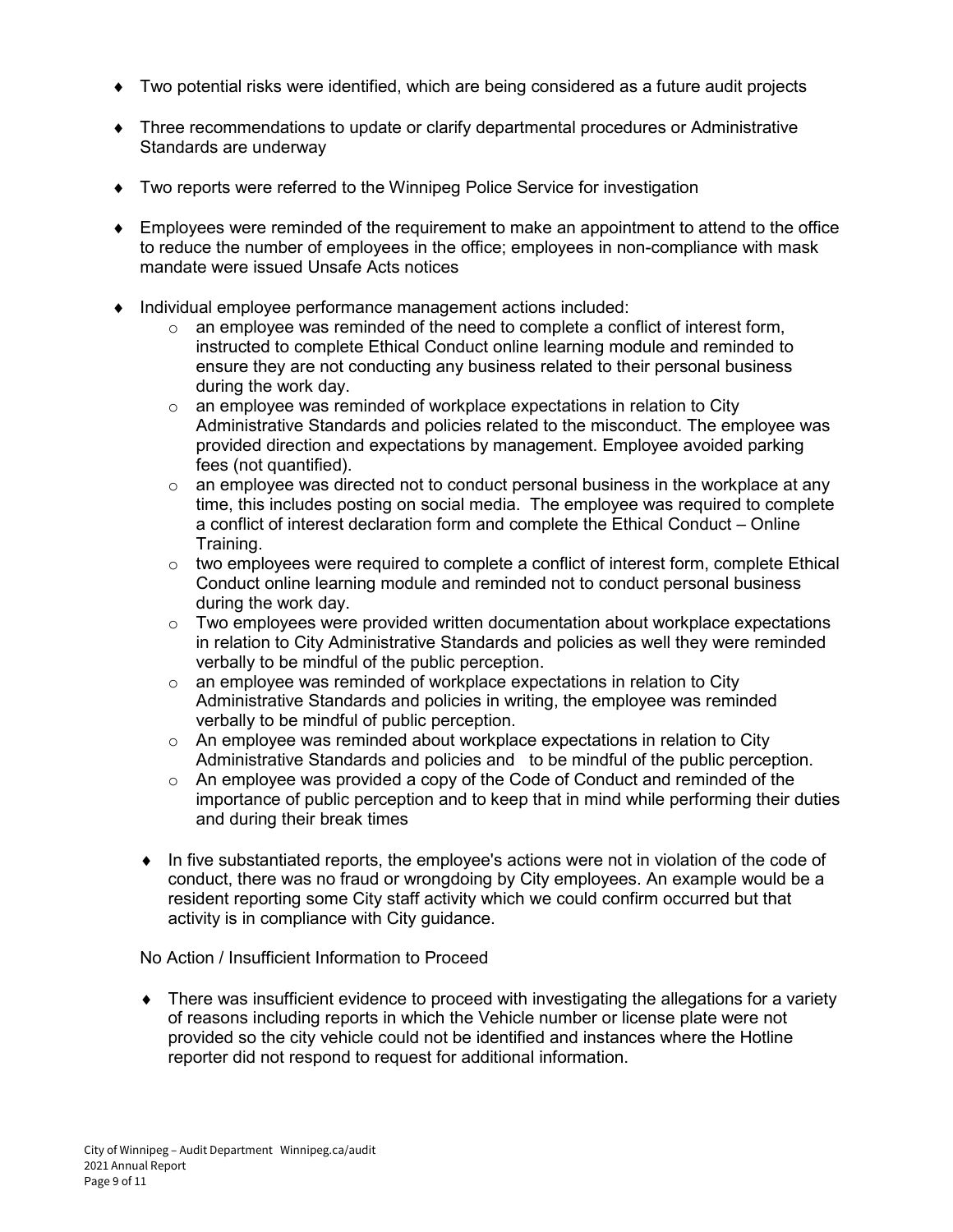| <b>Fraud and Waste Hotline Report Category</b>       | 2019           | 2020           | 2021           |
|------------------------------------------------------|----------------|----------------|----------------|
| <b>Financial Reporting and Accounting</b>            | 1              | 5              |                |
| Health and Safety, Environment                       | 5              | 7              | 9              |
| Unethical Conduct and Conflict of Interest           | 15             | 16             | 13             |
| Manipulation or Falsification of Data                | 3              | $\mathfrak{D}$ | 5              |
| Harm to People or Property                           | 1              | 1              | $\mathfrak{D}$ |
| Theft, Embezzlement, Fraud                           | 58             | 66             | 39             |
| Violation of Laws, Regulations, Policies, Procedures | 16             | 16             | 13             |
| Organization                                         |                | 1              |                |
| Management/Supervisor                                |                |                |                |
| <b>Compensation, Pension and Benefits</b>            |                | 1              | 1              |
| <b>Product/Customer Service</b>                      |                | 1              |                |
| <b>Office and Equipment Requirements</b>             | C              |                | 1              |
| Safety and Security Issues                           | 3              | 5              | 2              |
| Suggestions for Improvement                          |                | 1              | 1              |
| Miscellaneous                                        | 9              | 14             | 3              |
| Undefined                                            | $\mathfrak{p}$ | 3              | 1              |
| <b>Training and Development</b>                      |                |                | 1              |
| <b>Total Reports</b>                                 | 117            | 139            | 91             |
| <b>Total Allegations</b>                             |                | $182*$         | 122            |

 \* 2020 is the first year of calculating total allegations Disposition of allegations:

We gather and review evidence to substantiate or dispel all reported allegations.

| <b>Disposition of Allegations</b>                                                                                       | <b>Prior Years</b><br><b>Carried over</b> | 2021     | <b>Carried</b><br>over to<br>2022 |
|-------------------------------------------------------------------------------------------------------------------------|-------------------------------------------|----------|-----------------------------------|
| Investigated - Substantiated                                                                                            |                                           | 17       |                                   |
| Investigated - Unsubstantiated                                                                                          |                                           | 32       |                                   |
| Ongoing investigation<br>(carried over from previous years)<br>Outside Hotline Mandate - Referral to City<br>Department | 28                                        | 10<br>11 | 38                                |
| No Action / Insufficient Information to Proceed                                                                         |                                           | 10       |                                   |
| <b>Outside Hotline Mandate - Non-City Business</b>                                                                      |                                           | 42       |                                   |
| Total                                                                                                                   | 28                                        | 122      |                                   |

An allegation will be marked as unsubstantiated if there is a lack of evidence to support what was reported. It is important to note that through the investigation process, opportunities to revise internal processes and controls may be identified and result in recommendations to management even though an allegation is identified as unsubstantiated.